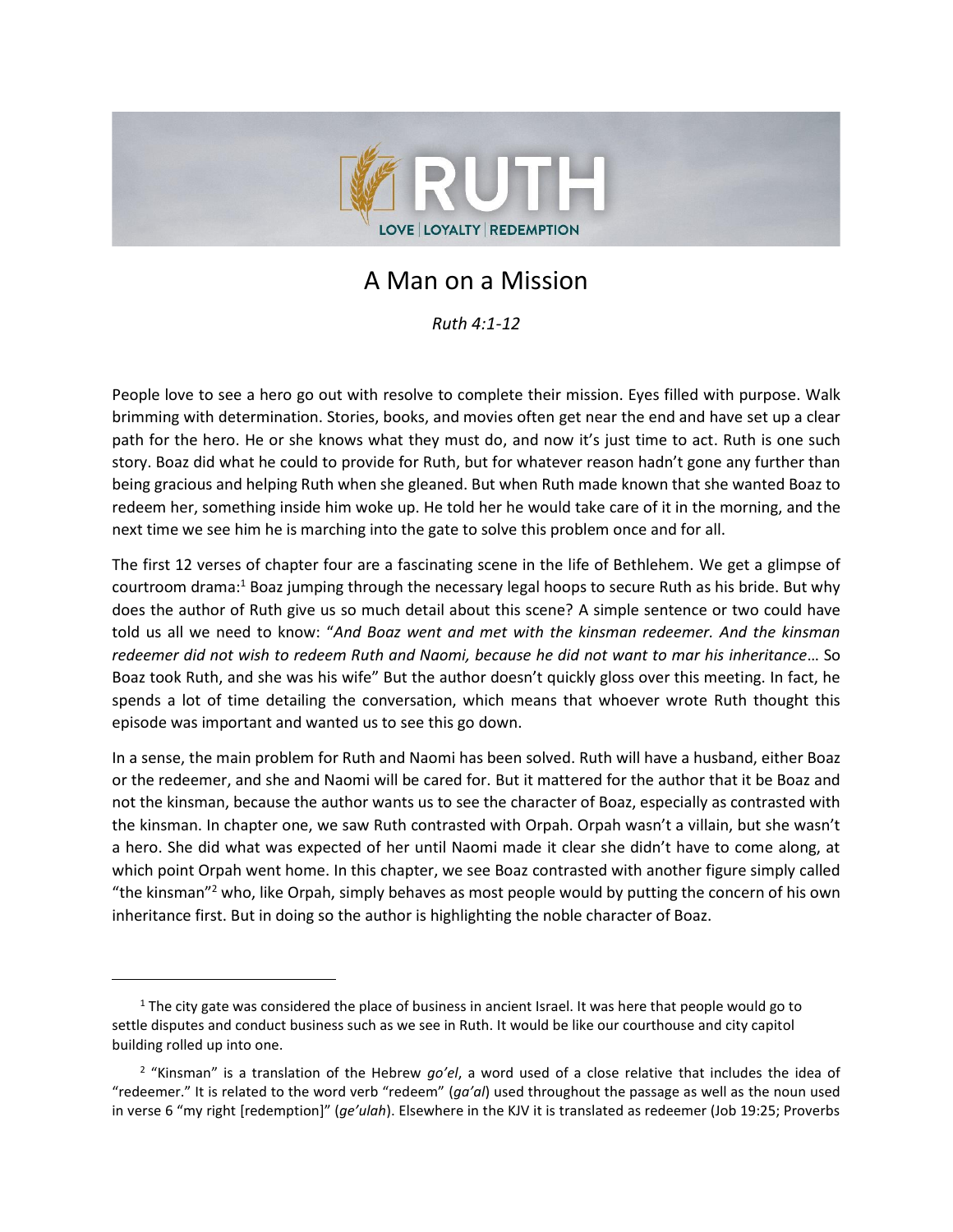#### *In what ways have we already seen the character of Boaz?*

#### *What would the story of Ruth have been like if Boaz had been like everyone else around him?*

As we study this lesson we will focus on the character of Boaz. In the process we will see someone who is dedicated to Ruth and seeks to do everything in his power to win her. Two applications will flow from this example. First, Boaz is an encouraging illustration of how godly people act. Boaz's integrity, determination, and wisdom should be an example for us of how to live for God and take care of others. Secondly, Boaz paints a beautiful picture of Christ in these verses. His pursuit of Ruth, the Gentile bride, in many ways pictures Christ's pursuit of His Gentile bride, the church.<sup>3</sup>

#### *In what ways have we seen Boaz demonstrate God's heart for His people already?*

## **Boaz initiates the redemption (4:1-2)**

#### **Boaz acts immediately (Ruth 3:13, 18; 4:1).**

"If a man says he's going to do something, he's going to do it. There's no need to remind him every six months." The stereotype of the husband with a long honey-do list that he keeps avoiding whenever possible is funny but often all too true. It can be easy for men (and women) to put off what needs to be done because it is hard or inconvenient. Boaz realizes the seriousness of this matter and makes it a point to deal with the situation immediately. Boaz told Ruth he was going to address it in the morning, Naomi assured Ruth Boaz would take care of the situation, and basically as soon as Ruth left Boaz starts marching into town.

#### *Why do we sometimes put off the responsibilities God has given us?*

#### *How can we avoid procrastinating regarding things that matter to God and others?*

#### **Boaz acts decisively (Ruth 4:1-2).**

Boaz's actions in the first few verses are very deliberate and determined. They begin with Boaz "just happening" to come across the kinsman. He then instructs him to sit, and he does. Boaz then rounds up 10 elders (rulers) of the village, and tells them to sit, and they do. Again, we don't need all these details.

<sup>23:11).</sup> For these reasons, thinking of the kinsman as a "redeemer" is helpful, although he ultimately does not redeem the land or Ruth and so it makes sense to think of him as a kinsman rather than a redeemer.

<sup>&</sup>lt;sup>3</sup> Recent hermeneutics (the study of studying the Bible) has tended to shy away from what is called "typology" (i.e., Old Testament persons, institutions, and events that foreshadow the gospel in some way) unless it is clearly taught in the New Testament. Since the New Testament never paints Jesus as a "new Boaz" many resist seeing Boaz as a type [a picture] of Christ. Although different opinions exist on the matter, this study will seek to follow the example of the New Testament writers in seeing Christ in the Old Testament and take a cautious typological view of this book, seeing Boaz as a picture of Christ pursuing His people. If nothing else, Paul makes clear in Ephesians 5 that marriage is a picture of Christ and the church, and thus anytime we see a dedicated, faithful man pursuing a woman honorably it should draw our mind to Christ and what He has done for us.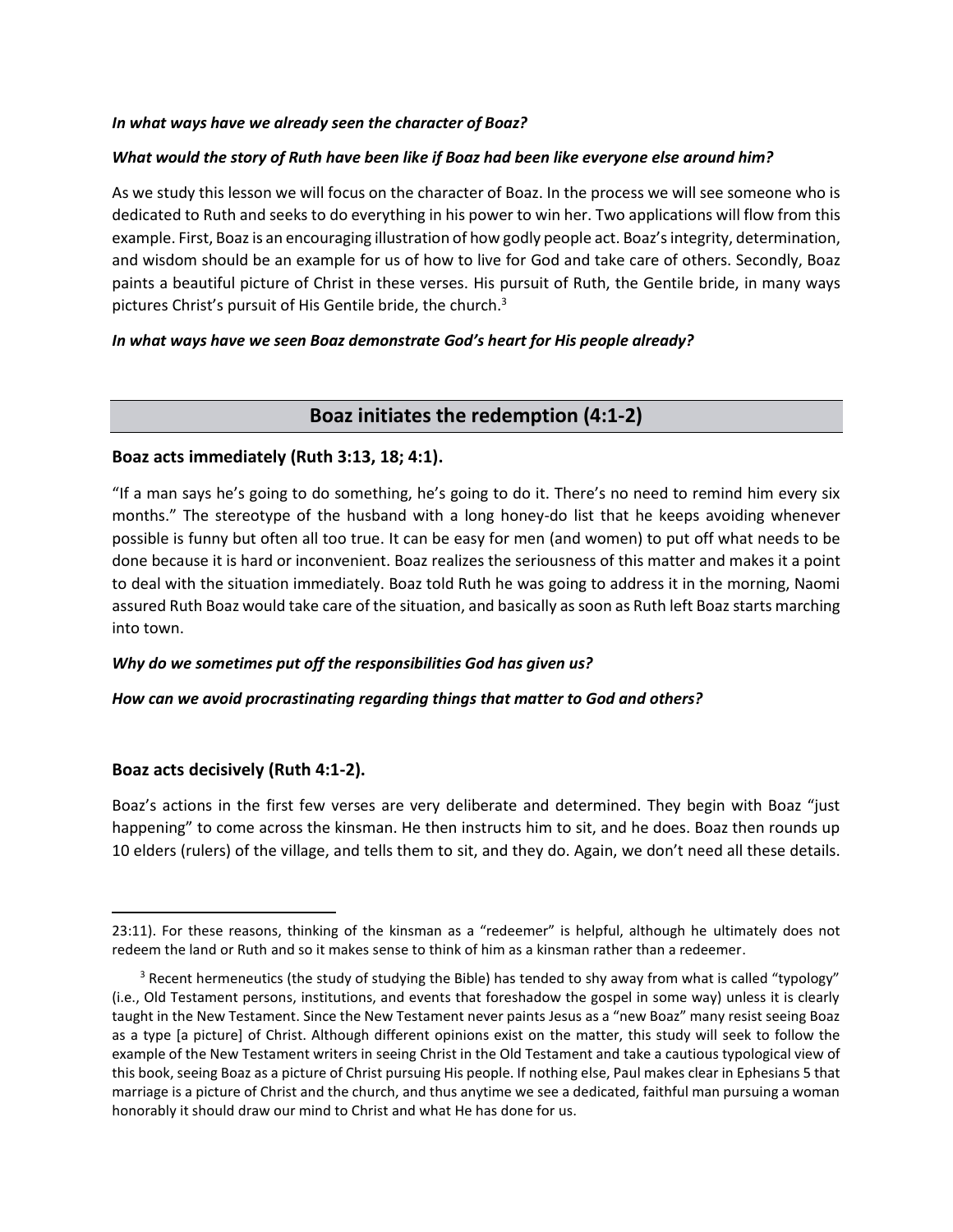The author could have summed this material up much more succinctly. But he wants us to see Boaz as deliberately preparing this meeting as quickly and efficiently as possible.

#### *In what ways can Boaz be an example for believers today?*

#### *In what ways does Boaz immediacy and decisiveness remind us of Jesus?*

## **Boaz fights for the redemption (4:3-8)**

#### **Boaz gives his first explanation (4:3-4)**

The whole discussion starts off in a fairly straightforward manner. Boaz lets the kinsman know that Naomi is seeking to sell some of her land and he wants to know if the kinsman is interested. He lets him and the rest of the elders know that the kinsman has the first option to buy, but if he does not want to buy then Boaz would be interested. At this point, Ruth is not brought into the picture. It seems to be a simple case of purchasing a piece of land, and the kinsman looks at the purchase and decides that it would probably be in his best interest to buy. So he says very simply, "Sure, I'll buy it."

## **Boaz gives his second explanation (4:5)**

After the kinsman agrees to purchase the land, Boaz raises the stakes by reminding the nearer kinsman of his responsibility to marry Ruth and produce and heir. In Israelite culture, when a man died and had no sons, it was the duty of his brother to marry the widow and produce an heir (Deuteronomy 25:5-6). If there was no brother, that duty would fall to the next nearest relative. The child that was produced would then carry on the lineage of the original family. This procedure was called "Levirate marriage."

Boaz's complication here is challenging to translate<sup>4</sup> and there are further questions about how all of this worked legally.<sup>5</sup> But overall his strategy is clear: The kinsman wants to buy the land, but Boaz reminds him that Ruth is still around and of child-bearing age, and as the one closest enough to buy the land the kinsman is also the one who should perform the duty of levirate and marry Ruth to produce an heir. This changes the picture drastically. If there is an heir to inherit the land who is considered of Elimelech's line,

<sup>4</sup> The italicized "*it*" in the KJV means that what is supposed to be bought is left unstated. Some think that it is Ruth herself who is "bought" in the sense of "acquire." Further complicating matters is the fact that in the Hebrew, the text literally reads "I will buy from Ruth..." rather than "you will buy from Ruth..." The Masoretes thought this was wrong, and so they copied the text in front of them ("I will buy from Ruth") but included a note to read it as "you will buy from Ruth." The KJV and all major modern translations agree with the Masoretes on this point and understand Boaz as instructing the kinsman to buy, either the land or Ruth, apparently with the understanding that in either case when he buys the land he will also marry Ruth and seek to provide an heir through her to inherit the land on behalf of Elimelech.

<sup>&</sup>lt;sup>5</sup> As we will see, the legal questions come from the fact that there seem to be two laws combined here that elsewhere we don't see combined in the law itself: levirate marriage and redemption. Redemption deals with what to do if someone near you has their land sold off or needs to sell it off to survive, and levirate marriage deals with what happens when a family runs out of men to pass on the inheritance. Whether these laws were combined previously in Israelite law or whether Boaz simply understood that this family needed both duties performed and honor demanded that whoever buy the field also raise up an heir, in either case no one argues that the two should be split apart.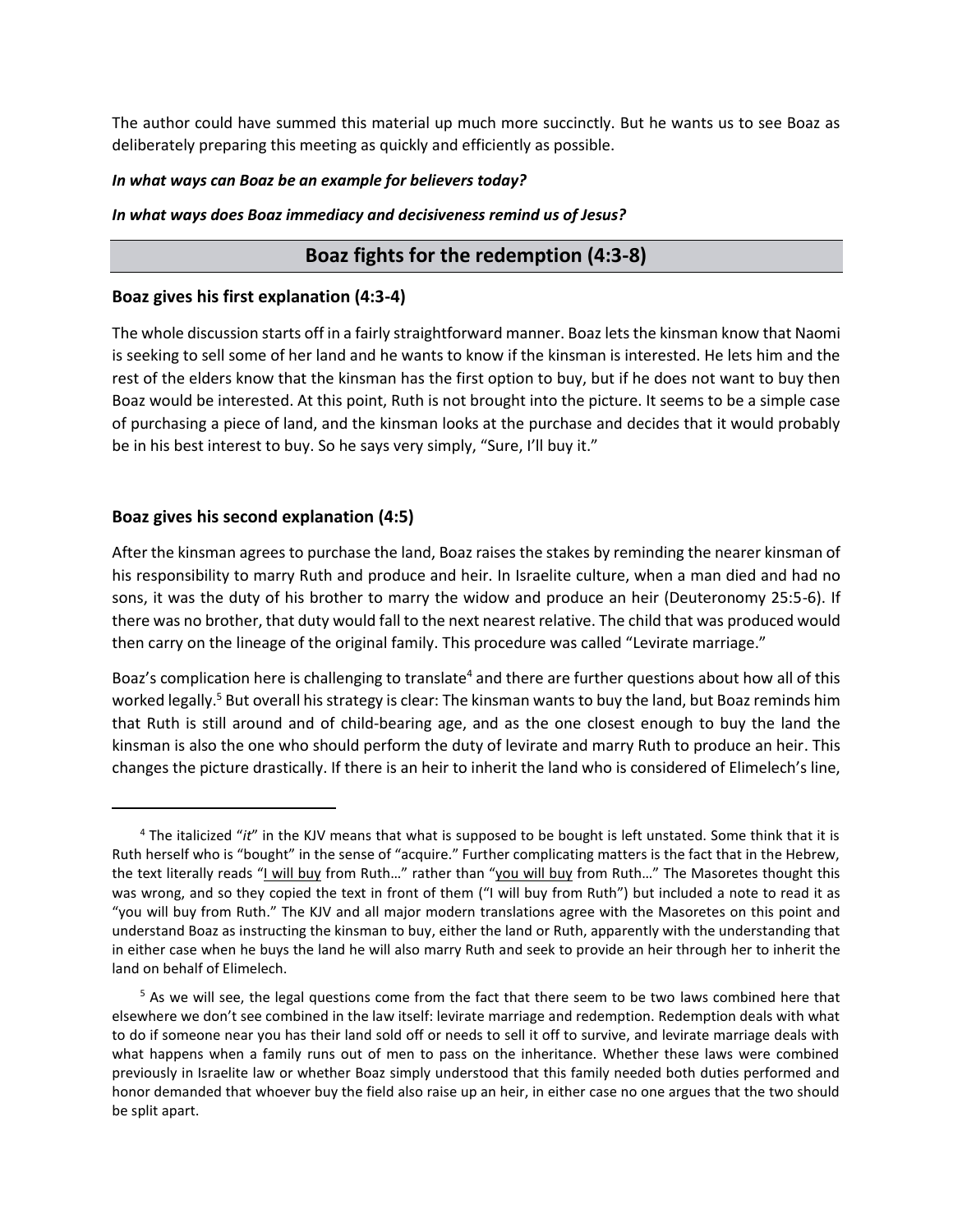then the kinsman's other children, if he had any, would not end up inheriting the land. Not only that, the kinsman will need to take care of both Ruth and Naomi now, which would mean two more mouths to feed. Suddenly this sweet deal is seeming less sweet. The question now becomes will the kinsman still want the field if it means sacrifice instead of profit?

Boaz here is an example of careful wisdom, or what the book of Proverbs might call "subtilty" or "prudence" (Proverbs 1:4) It's clear that he has thought through this situation carefully and worked through the best way to go about appealing to the kinsman.

#### *Why do you think Boaz was so careful in the way he explained this situation?*

#### *In what ways do we see an example of the wisdom of Christ in the gospel plan?*

## **The kinsman surrenders his claim (4:6-8)**

Once Boaz raises the stakes and combines marrying Ruth and the land, the kinsman gets really nervous and backs out. If you pay close attention to what he says, you'll notice that he goes from saying very little to repeating himself, almost as if he's tripping over himself to get out of a bad deal. "I can't redeem it for myself! That would hurt my inheritance! You redeem it, I can't redeem it." In Hebrew he goes from a very short 2 word answer ("I redeem") to a 17 word answer. His reason is that doing so would hurt his inheritance.

We're not entirely sure in what way it would hurt his inheritance. It's possible that he had other children, and that if he married Ruth and produced an heir that heir would get some of his property, too, and would mean less for his kids. It's possible that he simply didn't want to have to pay for the land, and feeding Ruth and Naomi, only for the field to revert back to Elimelech's line. Maybe he was afraid of marrying a Moabite and producing an heir through her, thinking that would mar his family line (it is interesting that for the first time in the story, Boaz calls Ruth a Moabite). In any case, the kinsman was ready to purchase the field when it helped him, but quickly backed out when it would hurt him and possibly take away from others in his family.

#### *How should we evaluate the kinsman here? Did he do something wrong by refusing to marry Ruth?*

#### *How are people today like this kinsman?*

## *In what ways are the kinsman and Orpah similar? In what ways are Boaz and Ruth similar when contrasted with the kinsman and Orpah?*

Both Boaz and the kinsman seem eager to seal these deal with an unusual but common custom, each one perfectly happy with the outcome. This section shows us that Boaz did everything by the book so that his acquiring of Ruth was above board. He didn't cheat or deceive everyone, and the "court" approved of his actions and stood as witnesses.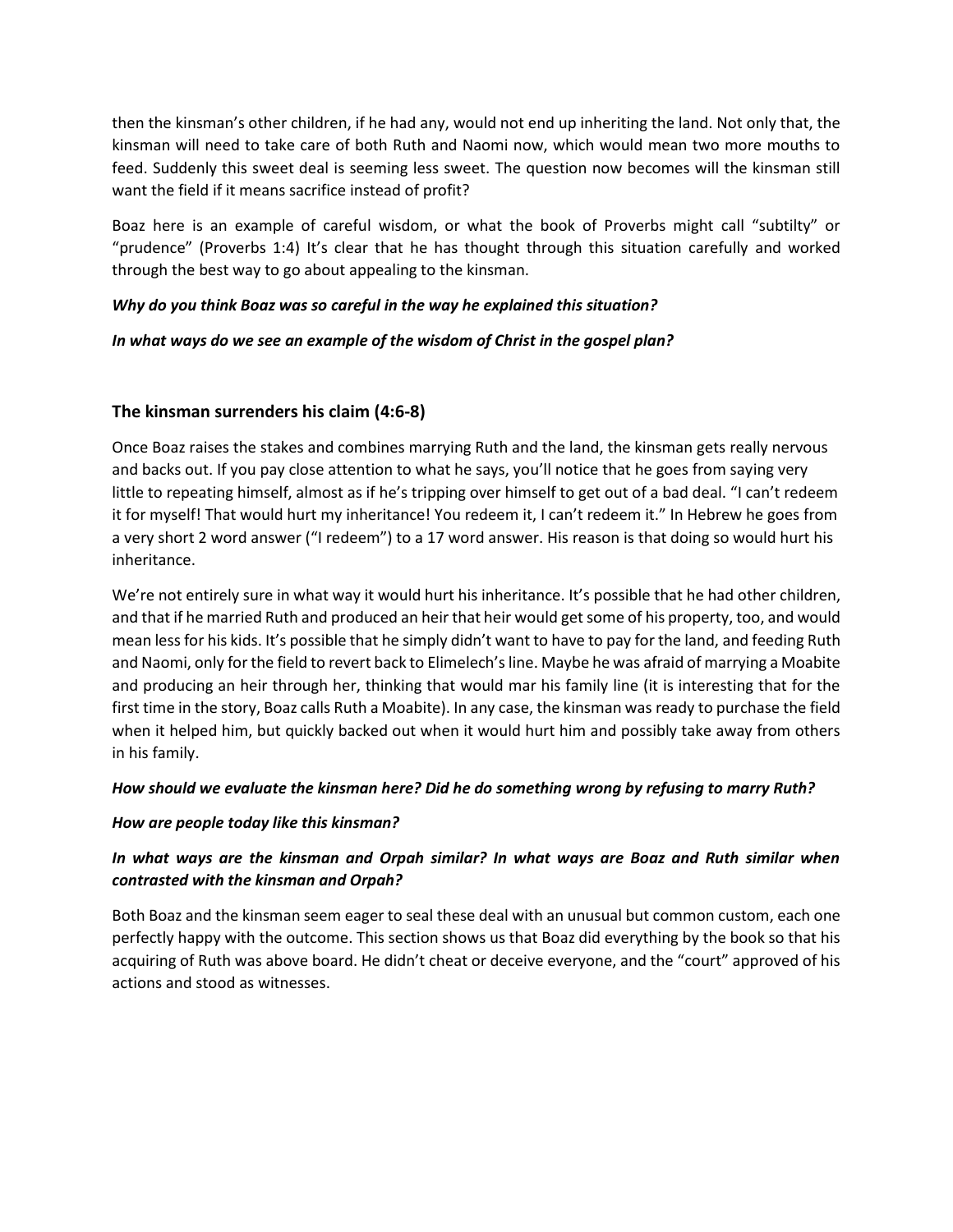## **Boaz celebrates the redemption (4:9-12)**

#### **Boaz confirms his redemption (4:9-10).**

Now Boaz turns the crowd and makes a speech. He proudly declares that he will acquire all of Elimelech's land, and that above that, he will also purchase (or perhaps better, "acquire") Ruth the Moabitess. Boaz has not called Ruth a Moabitess all book, but he does so twice in this chapter. The first seems to be at least a partial attempt to dissuade the kinsman from wanting to marry Ruth (4:5). The second time appears to be Boaz proudly proclaiming that he will be marrying Ruth knowing full well who she is and where she is from (Ruth 4:10).

Remember, the Moabites were not well looked upon in Scripture. To be called a "Moabite" would likely have been almost an insult, and yet all throughout the book of Ruth the author wants us to remember where Ruth comes from by calling her a Moabite (1:4, 22; 2:2, 6, 21). Interestingly, this is the last time Ruth is called a Moabite. While the rest of Judah couldn't quite get past Ruth's background, Boaz proudly declared that he was marrying Ruth the Moabite.

## *In what ways do we tend to stereotype people today? How can we learn from Boaz to see people as God sees them?*

#### *How does Boaz here reflect the character of Christ and His pride over His bride?*

## **The elders celebrate Boaz's redemption (4:11-12).**

Boaz's actions are honorable, and those around him can see that character shining through and find it worth celebrating. They wrap up this story by connecting the story of Ruth and Boaz with the stories of Rachel and Leah and with Judah and Tamar. This is a huge honor for Ruth, who as an outsider is now being set beside the great Matriarchs of Israel. The connection between Judah and Tamar is interesting, as there are several curious parallels and some pretty stark differences between the two.

## *In what ways is the story of Boaz and Ruth like that of Judah and Tamar? In what ways are they different?*

Finally, the men of the city wish that the Lord himself bless with Boaz with children by Ruth. If Boaz is an older man without children,<sup>6</sup> and if Ruth was barren for 10 years while married to Mahlon, the question remains as to whether or not this marriage will result in children. The solution is up to God. The elders recognize both Ruth and Boaz have acted worthily, but ultimately it is the Lord who builds a house (cf Psalm 127:1).

 $6$  One question that sometimes comes up in the study of Ruth is whether Boaz had other wives and children. After all, Boaz appears to be an older man based on his comments in 3:10-11; and older, wealthy men were rarely single for very long in ancient times. Although the book of Ruth never definitively answers this question, the comments in 4:12 indicate that he did not have other children. The elders bless Boaz and pray that the Lord give Boaz seed (offspring) from *this young woman*. In other words, Ruth's child will be Boaz's child. The most natural reading of this is that Boaz has no other children, for if he did then Ruth's children would be seen as Mahlon's children and not Boaz's. But if Boaz had no children, then Ruth's children would carry on the line of both men.